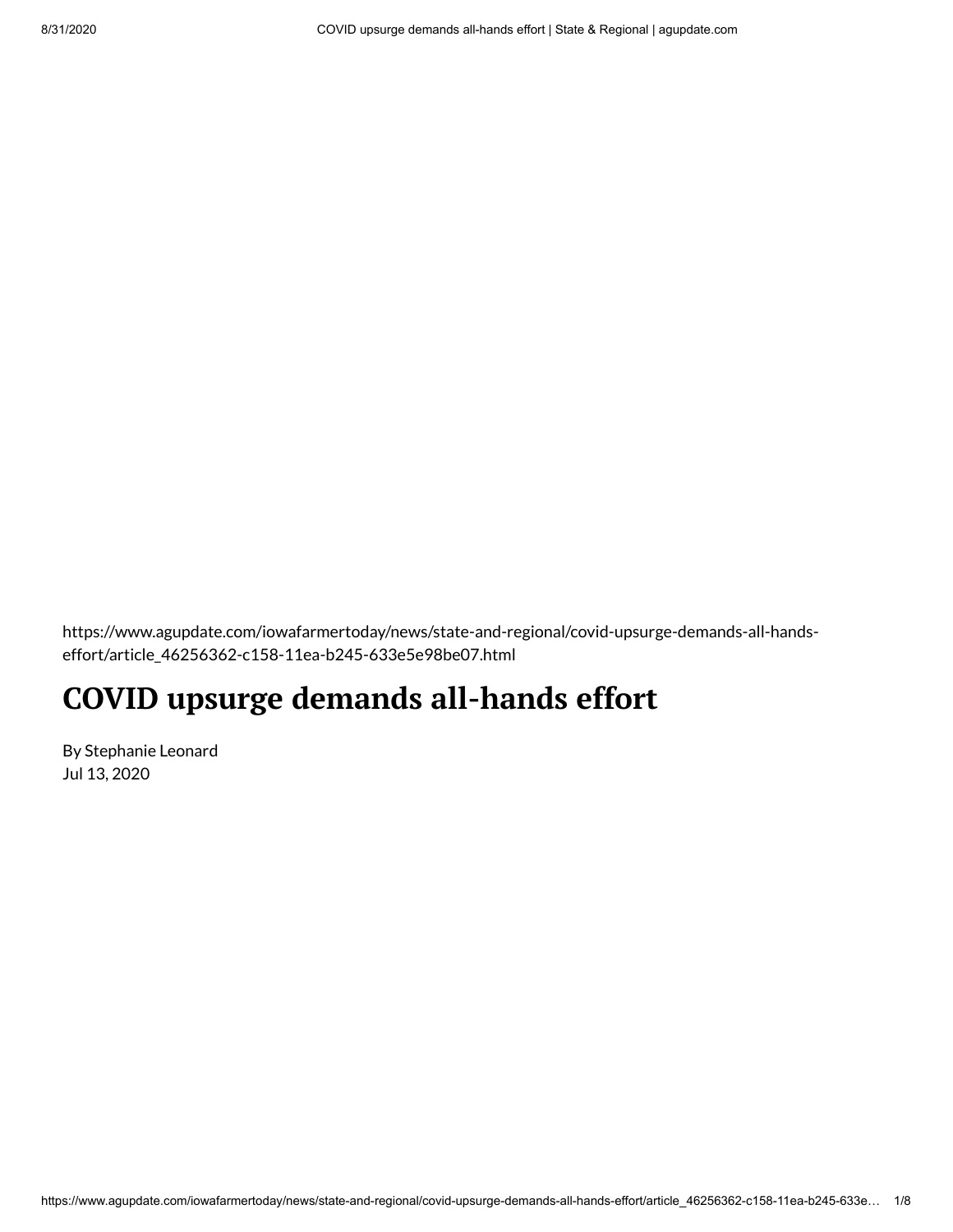8/31/2020 COVID upsurge demands all-hands effort | State & Regional | agupdate.com



The Kalona, Iowa Veterinary Clinic P.C. implements social distancing, face masks, and curbside service to protect the community and staff from Covid-19."A mask is the new smile!"for Careteam staff Annette McGaffey, Brooke Kreiss, and Michelle Yutzy.

Photo by Stephanie Leonard

Imagine if one of our small Iowa towns was struck with a natural disaster, leaving no survivors. Or if an entire county was overcome with disease affecting every resident.



These tragedies would be in the news, prompting shock, grief, and an outpouring of support and aid for those affected and assisting the people we consider our neighbors.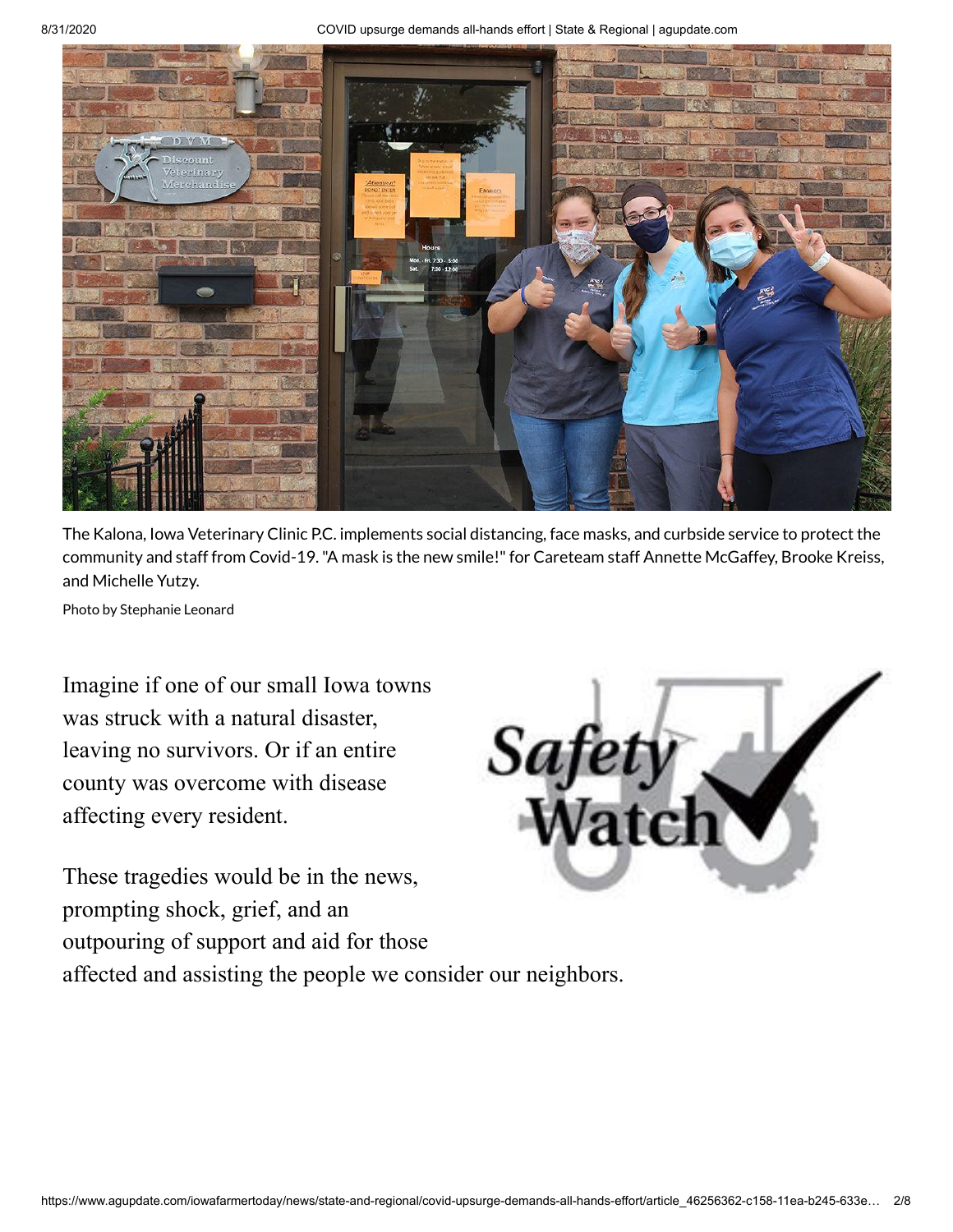The actual crisis is this: In just 12 weeks after the first coronavirus cases were confirmed in Iowa, more than 700 Iowans have died from COVID-19. A number roughly the population of Iowa's Battle Creek, Dayton, Essex, or Earlville communities.

As of June 30, Iowa's total case count approached 29,000.

And Iowa ranked 16th highest among states in the rate of 7-day rolling average of daily new cases per 100,000 residents (+12%).

Looking at the bigger picture: coronavirus has infected over 10.4 million people worldwide. The U.S. case count — over 2.6 million — exceeds all other countries, with new U.S. cases now increasing by over 40,000 daily. Nationally, new cases per day increased 80 percent in two weeks. The number of reported U.S. covid deaths — 126,000 — is widely regarded as an undercount.

After working together through two months of restrictions, closures, and voluntary lockdowns to successfully slow coronavirus spread, lifted restrictions and reopenings have occurred without widespread adherence to the practices proven successful in limiting transmission.

The results are that in most states, we are now bending the coronavirus curve — back upwards.

Anthony Fauci, the U.S.' leading infectious disease expert, testified on June 30, "We are now having 40-plus thousand new cases a day. I would not be surprised if we go up to 100,000 a day if this does not turn around."

Despite mounting data, there remains some aversion to acknowledging and managing the pandemic. This may be influenced by several factors: gaps in knowledge about how the virus works; fatigue, impatience, anger, stress from weeks of lockdown; confusion about evolving or mixed messages; economic strain; or a sense of invulnerability.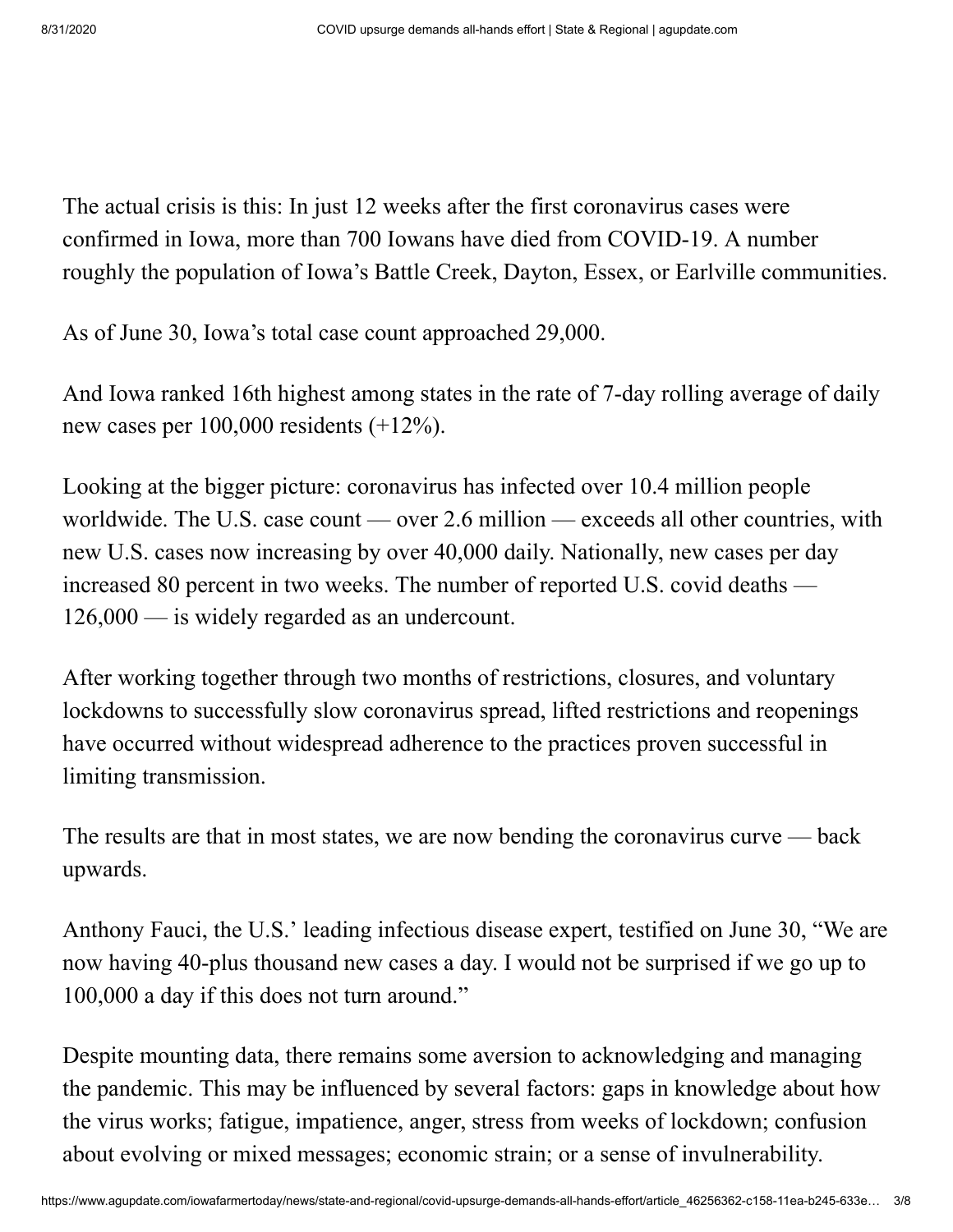I hear a range of perspectives, explanations, and rationale for discounting prescribed guidelines. What many of these comments seem to say are: It doesn't affect me; I'm not vulnerable; or the restrictions are over, I'm moving on.

In most states, coronavirus is now spreading faster than the rate of increased testing, after restrictions of the spring months were lifted. For states not hit early in the pandemic, cases are rising for the first time; for others, rebounds and spikes are occurring while guidelines for distancing, face coverings, and gatherings have been ignored or laxly enforced.

## **Know the facts**

Turning this around starts with knowing the facts:

The main route of exposure and transmission is person-to-person through close contact

- between people who are in close contact with one another within about 6 feet
- through respiratory droplets and particles expelled when an infected person exhales, coughs, sneezes, talks, laughs, or sings.
- droplets and particles containing virus can be inhaled into the lungs or can land in the mouths or noses of people nearby.

Even people who have not yet developed symptoms or those who are infected and asymptomatic can spread the virus to others.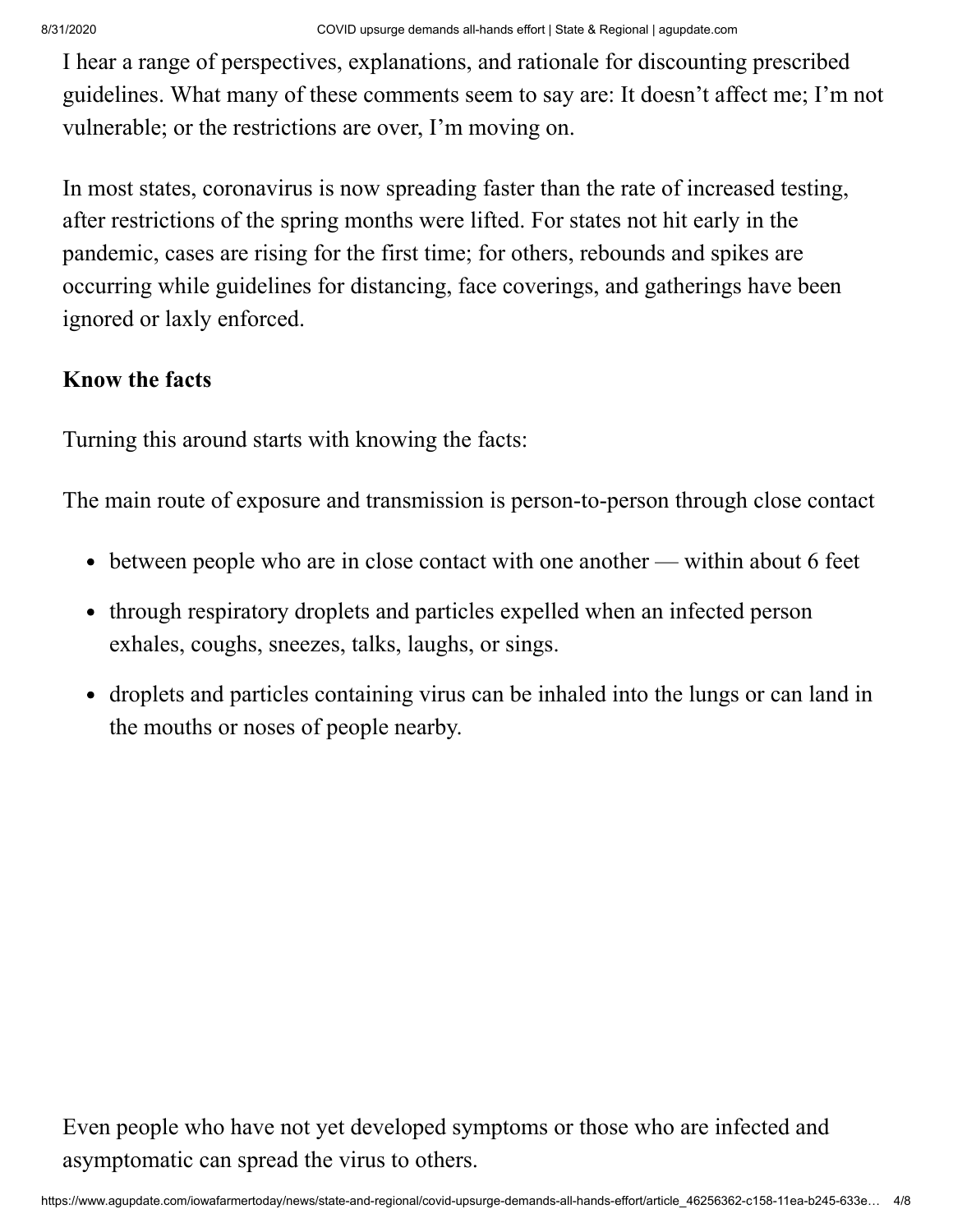Touching surfaces contaminated with virus, and then touching your nose, mouth or eyes may be a route of transmission, but less significant than close personal contact.

COVID produces a range of symptoms, from none to severe, that vary widely in their presentation. They include:

- Fever or chills
- Cough
- Shortness of breath or difficulty breathing
- Fatigue
- Muscle or body aches
- Headache
- New loss of taste or smell
- Sore throat
- Congestion or runny nose
- Nausea or vomiting
- Diarrhea

Studies indicate 35 to 44% of infected individuals are asymptomatic. These cases can still shed the virus, infecting others.

The timeline of exposure, infectious spread, symptoms to recovery or death extends over days to weeks or more. You may not develop symptoms for 2 to 14 days, if at all. Infected individuals are believed to be most contagious 2 days before symptoms develop. Testing for cases is generally most reliable about a week following exposure.

Older people and those with existing health conditions like heart disease, diabetes, obesity, and immune deficiency are most vulnerable to serious complications and death.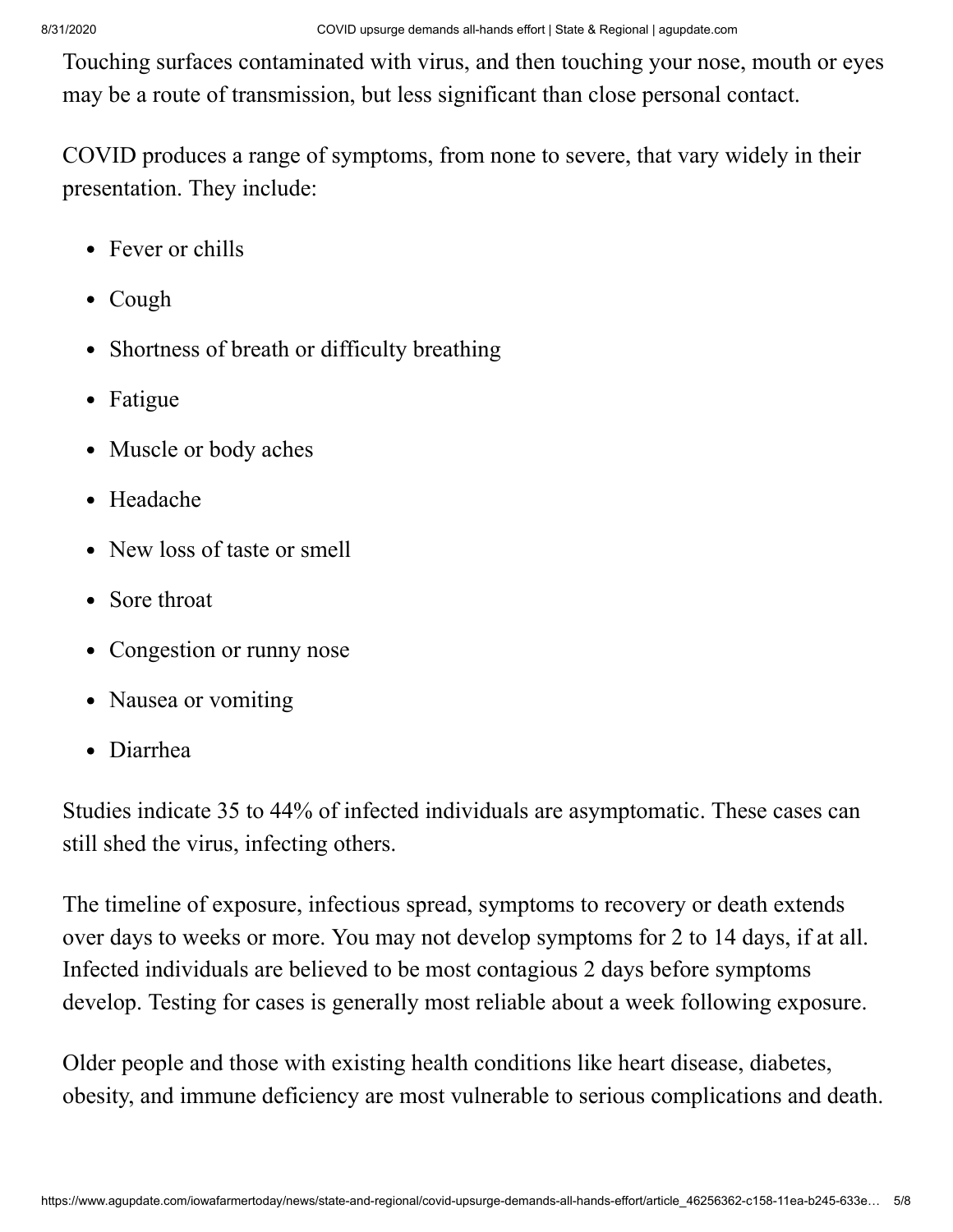Young healthy people are not immune from serious disease or death; but in general, they experience milder symptoms or are asymptomatic cases. A concern regarding younger, milder, or asymptomatic cases is their risk of transmitting the virus to older or more vulnerable people.

## **Save lives**

While treating the disease can been challenging, preventing transmission is straightforward:

- Avoid or minimize time indoors where people gather,
- Avoid indoor gathering sites with poor airflow or circulation
- Maintain at least 6 foot distance from others to avoid breathing exhaled particles
- Wear a face covering when you're in public, even if you don't feel sick. Face coverings are proven to significantly reduce transmission by stopping exhaled respiratory particles and droplets. When we wear a face covering, we're protecting others. When everyone wears one, we're all protected.
- Wash hands often and for at least 20 seconds.

If you think you might have been exposed, track your contacts, let them know, and selfisolate for 14 days to prevent spread. Get tested.

Those people — the 700-plus Iowans we've lost, their grieving families, and those who've been sickened, aren't just numbers, they're our neighbors. They're spread all over the state but not showing up in the headlines.

We can't afford to lose more of them without doing everything we can to save lives.

*Steph Leonard is an industrial hygienist at the University of Iowa. Contact her at [stephanie-leonard@uiowa.edu.](mailto:stephanie-leonard@uiowa.edu)*